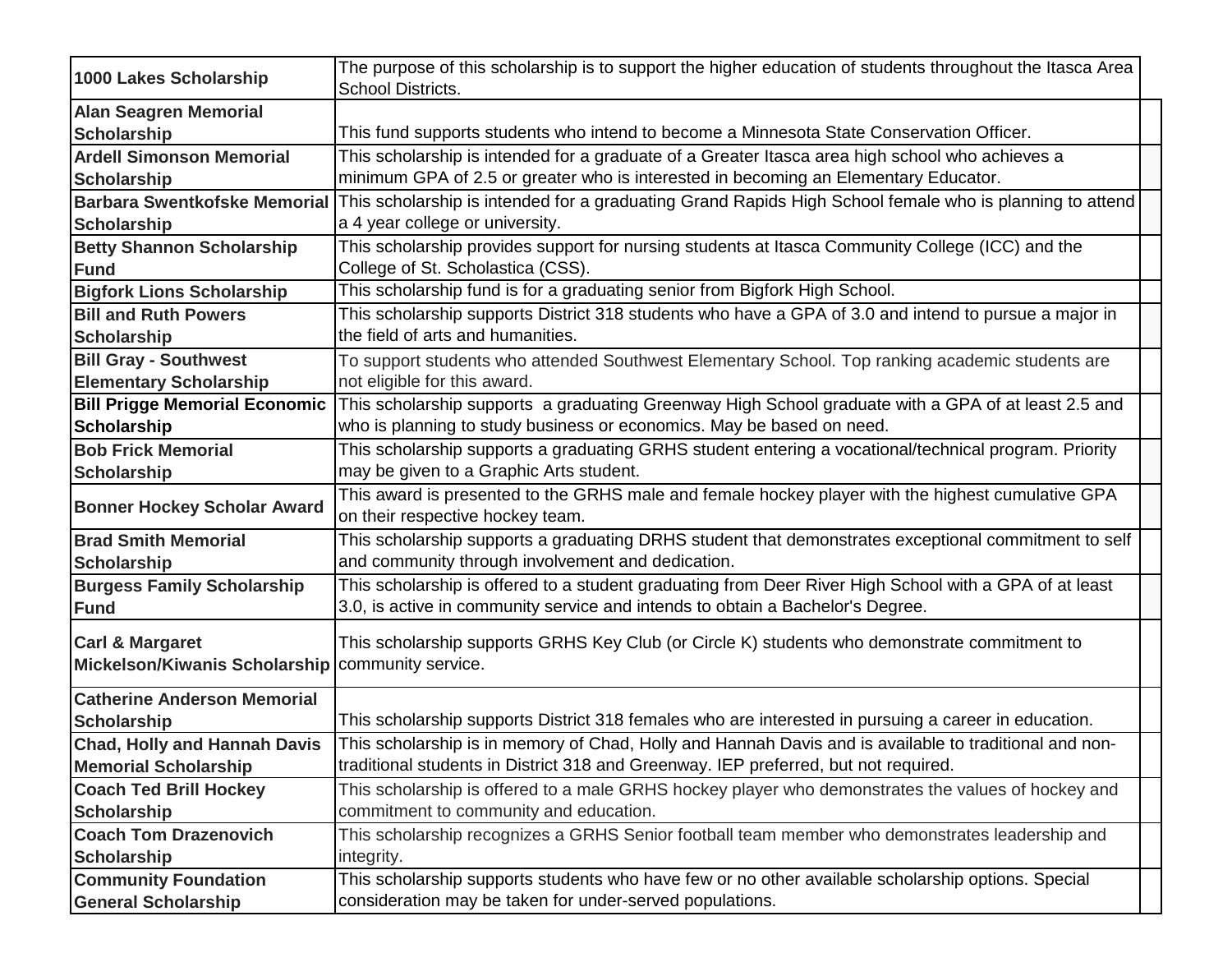| <b>Corey Bakken Speech and</b>            |                                                                                                            |
|-------------------------------------------|------------------------------------------------------------------------------------------------------------|
| <b>Debate Memorial Scholarship</b>        | This scholarship is to support speech and debate students in ISD 318 who have a 3.0 GPA or higher.         |
| <b>Dan Retka Memorial</b>                 | This scholarship supports GRHS students planning to study engineering, construction management or          |
| <b>Scholarship</b>                        | environmental science and have at least a 3.0 GPA or higher.                                               |
|                                           | The Dede Emerson scholarship was established for a Grand Rapids High School graduating senior              |
|                                           | enrolled in a two-year or four-year college, pursuing a major in international business, veterinarian work |
| <b>Dede Emerson Scholarship</b>           | or music. This scholarship is based on scholastic merit. Financial need may also be taken into             |
| Fund                                      | consideration. Applications with a GPA of less than 3.0 will not be accepted.                              |
| Dr. and Mrs. Robert Kelly                 | This scholarship supports a student with an "interruption" in their career path pursuing a new career in   |
| <b>Scholarship</b>                        | healthcare.                                                                                                |
| Dr. Jules & Ilo Meyer Medical             | This scholarship supports students entering: Medical School, a Registered Nursing program, Dental          |
| <b>Scholarship</b>                        | School or Veterinarian School.                                                                             |
|                                           | This scholarship supports students planning to attend a Christian-centered college, university, Bible      |
| <b>Eagle Scholarship</b>                  | College, or seminary.                                                                                      |
| <b>Ed &amp; Eleanore Gregerson</b>        | This recurring scholarship supports GRHS students who are active members of Zion Lutheran Church in        |
| <b>Scholarship</b>                        | Grand Rapids.                                                                                              |
| <b>Edgar R and Bess R Mullins</b>         | This scholarship supports one male and one female GHS student with a GPA of 3.0 or higher who              |
| Award                                     | demonstrates athletic involvement, leadership, and commitment to GHS and community.                        |
| <b>Erling &amp; Fran Willadson</b>        |                                                                                                            |
| <b>Scholarship</b>                        | This scholarship supports graduating GRHS students pursuing a vocational or technical school program.      |
| <b>Frances Bartos King - James E</b>      | This scholarship supports graduating Greater Itasca area high school females in any education field, with  |
| <b>King Scholarship</b>                   | the exception of religious education.                                                                      |
|                                           |                                                                                                            |
| <b>Freestone Community Club</b>           | This scholarship supports one male and one female student. Priority for those students who live in the     |
| <b>Scholarship</b>                        | Arbo, Bass Lake, Deer Lake or Wabana townships and who have a GPA of 2.0 or higher.                        |
| <b>Gary Ehalt "His Love For</b>           |                                                                                                            |
| <b>Animals" Veterinary</b>                | This scholarship supports graduates of Greater Itasca area high schools interested in becoming a           |
| <b>Scholarship</b>                        | veterinarian.                                                                                              |
|                                           | The purpose of this fund is to use it's proceeds to fund 3 scholarships: the Greater Itasca STEM           |
| <b>Gibbons Family Scholarship</b>         | Scholarship, Greater Itasca VoTech/Community College Scholarship and the Greenway Spanish                  |
| Fund                                      | Scholarship.                                                                                               |
| <b>G.J. Holt Family Scholarship</b>       | This scholarship supports students graduating from Bigfork School.                                         |
| <b>Grand Itasca Clinic &amp; Hospital</b> |                                                                                                            |
| <b>Volunteer Services Scholarship</b>     |                                                                                                            |
|                                           | This scholarship supports students who have one year of college and pursuing a career in healthcare.       |
| <b>Grand Itasca Foundation</b>            | This scholarship is for students pursuing a career in the field of health care. A personal interview is    |
| <b>Scholarship</b>                        | required for this scholarship.                                                                             |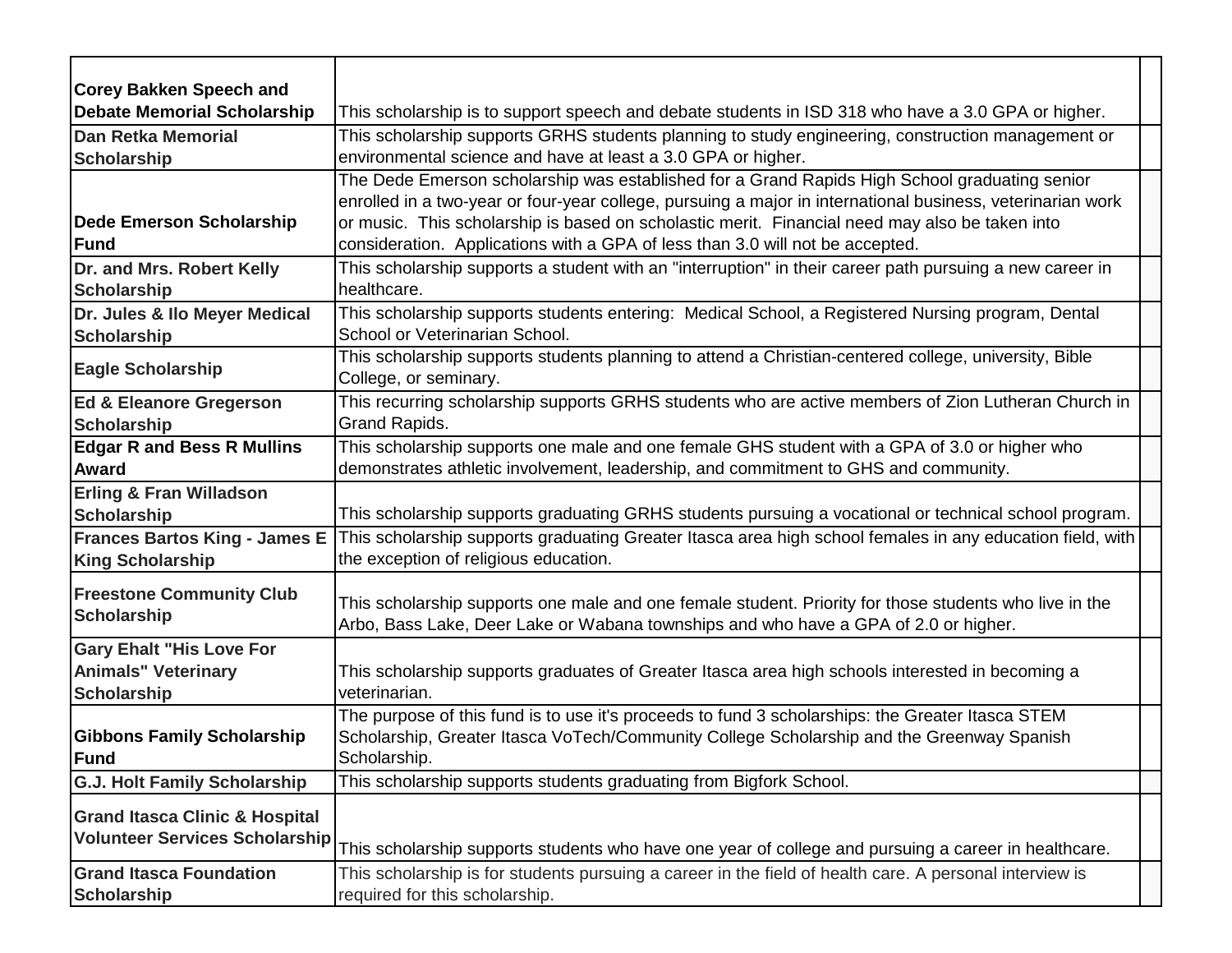| <b>Grand Rapids AAUW</b>                                                   |                                                                                                                                                                                                                                                                                              |
|----------------------------------------------------------------------------|----------------------------------------------------------------------------------------------------------------------------------------------------------------------------------------------------------------------------------------------------------------------------------------------|
| <b>Anniversary Scholarship</b>                                             | This scholarship supports females with an AA or higher who are pursing further education.                                                                                                                                                                                                    |
| <b>Grand Rapids/Greenway Swim</b><br><b>Association Scholarship</b>        | This scholarship supports students graduating from the Grand Rapids/Greenway area who participated<br>in competitive swimming programs for three years and have a 2.5 or higher GPA.                                                                                                         |
| <b>GRHS Class of 1966 Forrest L.</b><br><b>Willey Memorial Scholarship</b> | This fund provides 2 scholarships, 1 to a Grand Rapids student and 1 to a Northern Lights Community<br>School student. This is an opportunity-centered award, referencing applicants who have fewer<br>scholarship opportunities than most students.                                         |
| <b>GRHS Class of '85 Legacy</b><br><b>Scholarship</b>                      | Provides for students who have graduated from GRHS. Applicants can be any age, and attend any type<br>of educational training or schooling.                                                                                                                                                  |
| <b>GRSB Financial Focus</b><br><b>Scholarship</b>                          | This scholarship supports students with a GPA of 2.5 or higher pursuing study in a finance or business<br>related field.                                                                                                                                                                     |
| <b>Harvey and Doris Dahline</b><br><b>Wrestling Scholarship</b>            | This scholarship supports a student graduating from Grand Rapids High School and a member of the<br>GRHS Wrestling Team in good standing.                                                                                                                                                    |
| <b>Hazel Brink Music Scholarship</b>                                       | This scholarship is designed for a student in the Greater Itasca area pursuing the study of music.<br>Preference may be given to a GRHS graduating student.                                                                                                                                  |
| <b>Hill City Area Community</b><br><b>Scholarship</b>                      | Applicant must be a Hill City High School student.                                                                                                                                                                                                                                           |
| <b>Hill City Classmates Memorial</b><br><b>Scholarship Fund</b>            | This scholarship was established as a memorial to students who graduated from Hill City High School.<br>As a tribute, scholarships are awarded each year to one or more Hill City High School graduates. A<br>Legacy list is presented to each recipient, and memorials are added as needed. |
| <b>Jack Gunderson Memorial</b><br><b>Scholarship</b>                       | This scholarship supports DRHS students who demonstrate commitment to school and community.                                                                                                                                                                                                  |
| <b>Jan Ferraro Memorial</b><br><b>Scholarship</b>                          | This scholarship is offered to graduates of Hill City HS and is based on need.                                                                                                                                                                                                               |
| Jeff Davies Scholarship for the<br><b>Arts</b>                             | Supports students pursuing study in the Arts at ICC.                                                                                                                                                                                                                                         |
| Jennifer Koprowski<br><b>Scholarship</b>                                   | For a GRHS college-bound senior female swimmer who has shown dedication to the sport and<br>leadership ability.                                                                                                                                                                              |
| <b>John and Carol Setterberg</b><br><b>Memorial Scholarship</b>            | This scholarship supports students (one male and one female) at DRHS with a GPA of 3.5 or higher and<br>record of participation in sports.                                                                                                                                                   |
| <b>John and Frances Furlong</b><br><b>Scholarship</b>                      | This scholarship supports GRHS students with the highest GPA who pursue a vocational or technical<br>training program.                                                                                                                                                                       |
| <b>Judy Peura Hultquist</b><br><b>Scholarship</b>                          | This scholarship is for high school students graduating from Hill City High School.                                                                                                                                                                                                          |
| J.W. Kumpula Scholarship                                                   | This scholarship supports a NKHS student who plans to pursue a technical career in any field (except<br>computer/technology related areas). This scholarship is geared toward a well-rounded student with some<br>financial need or ability to overcome barriers rather than a high GPA.     |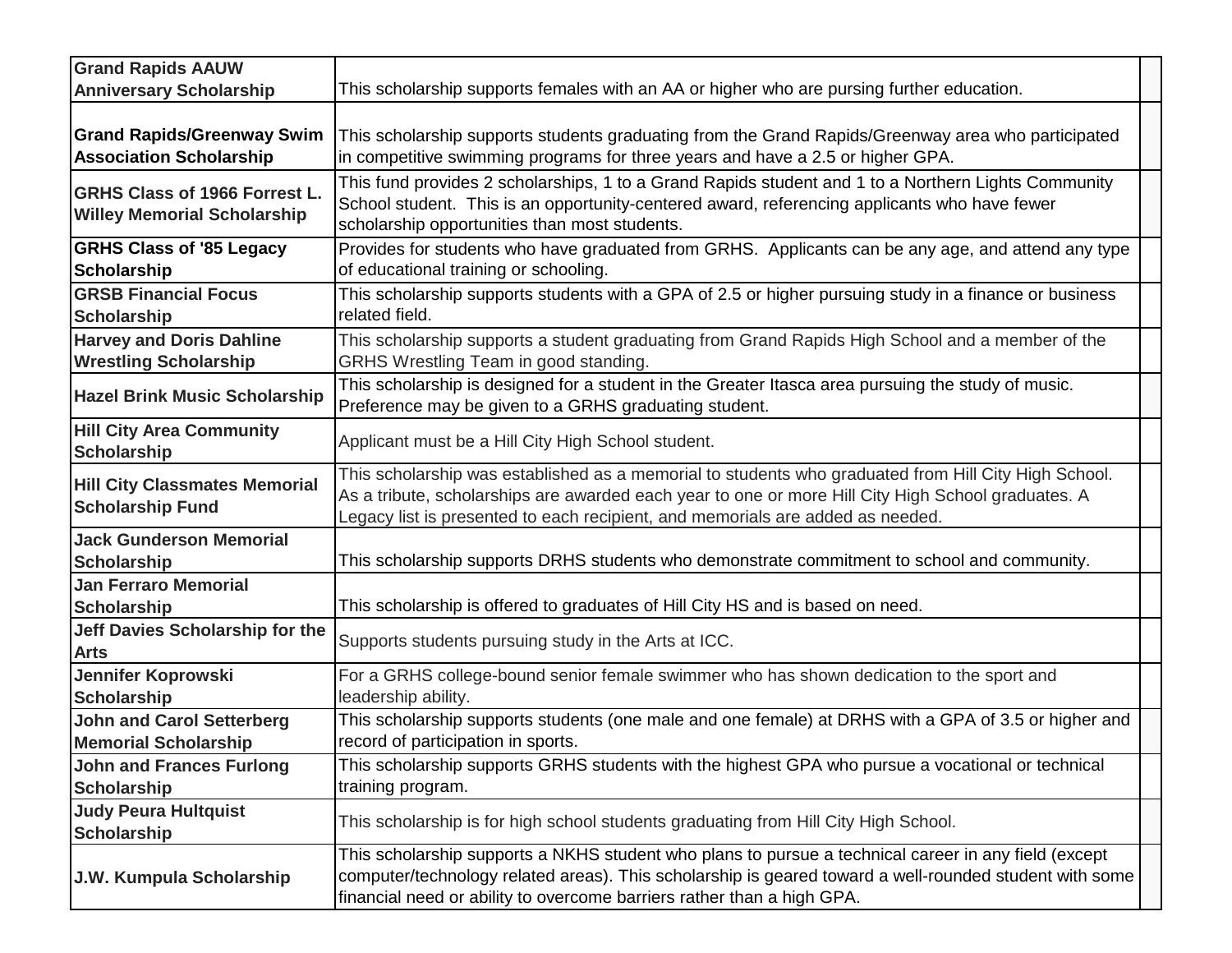| <b>Keith Newstrom Memorial</b>                                     |                                                                                                                                                                                                                                                                 |
|--------------------------------------------------------------------|-----------------------------------------------------------------------------------------------------------------------------------------------------------------------------------------------------------------------------------------------------------------|
| <b>Aviation Scholarship</b>                                        | This scholarship supports someone pursuing a career in aviation.                                                                                                                                                                                                |
| K. Roger Betz Vocational                                           | This scholarship is intended for a student graduating from Greenway High School with an intention of                                                                                                                                                            |
| <b>School Scholarship</b>                                          | going to a two-year vocational/technical school.                                                                                                                                                                                                                |
| <b>Latterell Family Scholarship</b>                                | This scholarship supports a BHS who plans to attend a four-year public or private college or university.                                                                                                                                                        |
| Lavona M. Jasper Scholarship                                       | This scholarship supports a GHS student with a GPA of 3.0 or higher who plans to major in education.                                                                                                                                                            |
| <b>Lilah Maddy Brandon</b><br><b>Scholarship</b>                   | For a male or female graduating senior from GRHS; based on need.                                                                                                                                                                                                |
| <b>Lou and Mary Alice Barle</b>                                    |                                                                                                                                                                                                                                                                 |
| <b>Memorial Scholarship</b>                                        | This scholarship supports GHS student involved in sports and dedicated to leadership.                                                                                                                                                                           |
| <b>Max Fulton Forestry</b>                                         |                                                                                                                                                                                                                                                                 |
| <b>Scholarship</b>                                                 | This scholarship provides support for students pursuing study in the field of forestry.                                                                                                                                                                         |
| <b>MDI Success at Work</b><br><b>Scholarship</b>                   | Intended mainly to help students transition from high school to work. Priority may be given to students<br>needing specific support to overcome physical or other barriers. Must have an IEP or involved in Special<br>Education.                               |
| <b>Mel and Lucille Beier Family</b><br><b>Scholarship</b>          | This scholarship supports students who have high potential for success, but few other scholarship<br>opportunities.                                                                                                                                             |
| <b>Mel and Nancy Kooda Memorial</b><br><b>Scholarship</b>          | For a student graduating McGregor High School entering an "industrial arts" field of study to include any<br>of the Trades, certifications, teaching, education, nursing and medical. This is for students with fewer or<br>no other scholarship opportunities. |
| <b>Mike Washburn Memorial</b><br><b>Scholarship Fund</b>           | The purpose of this scholarship fund is to support a student graduating from Hill City High School<br>interested in pursuing education, training or certification to operate heavy equipment.                                                                   |
| <b>Mockford Scholarship</b>                                        | This fund provides scholarships that are sponsored by the Minnesota DNR Forestry Employees'<br>Association (FEA).                                                                                                                                               |
| <b>Myles Reif Memorial</b><br><b>Scholarship</b>                   | For a senior from the Grand Rapids High School based on scholastic achievement and character,<br>without regard to need, who pursues a degree in the Sciences.                                                                                                  |
| <b>Nashwauk Area Community</b><br><b>Fund Scholarship</b>          | This scholarship supports a student graduating from Nashwauk/Keewatin HS                                                                                                                                                                                        |
| <b>Nicole Calgaro Memorial</b>                                     | This scholarship supports a Nashwauk-Keewatin High School student preferrably (but not necessary)                                                                                                                                                               |
| <b>Scholarship</b>                                                 | interested the music field or involved in 4H.                                                                                                                                                                                                                   |
| <b>Northern MN Builders</b><br><b>Association Scholarship Fund</b> | The purpose of this scholarship fund is to foster the building trade's future in Northern Minnesota by<br>providing financial assistance for students pursuing a career in this field.                                                                          |
| <b>Northland Scholarship Fund</b>                                  | This scholarship supports a student graduating from Northland High School and has a total value of<br>\$3000 over 4 years.                                                                                                                                      |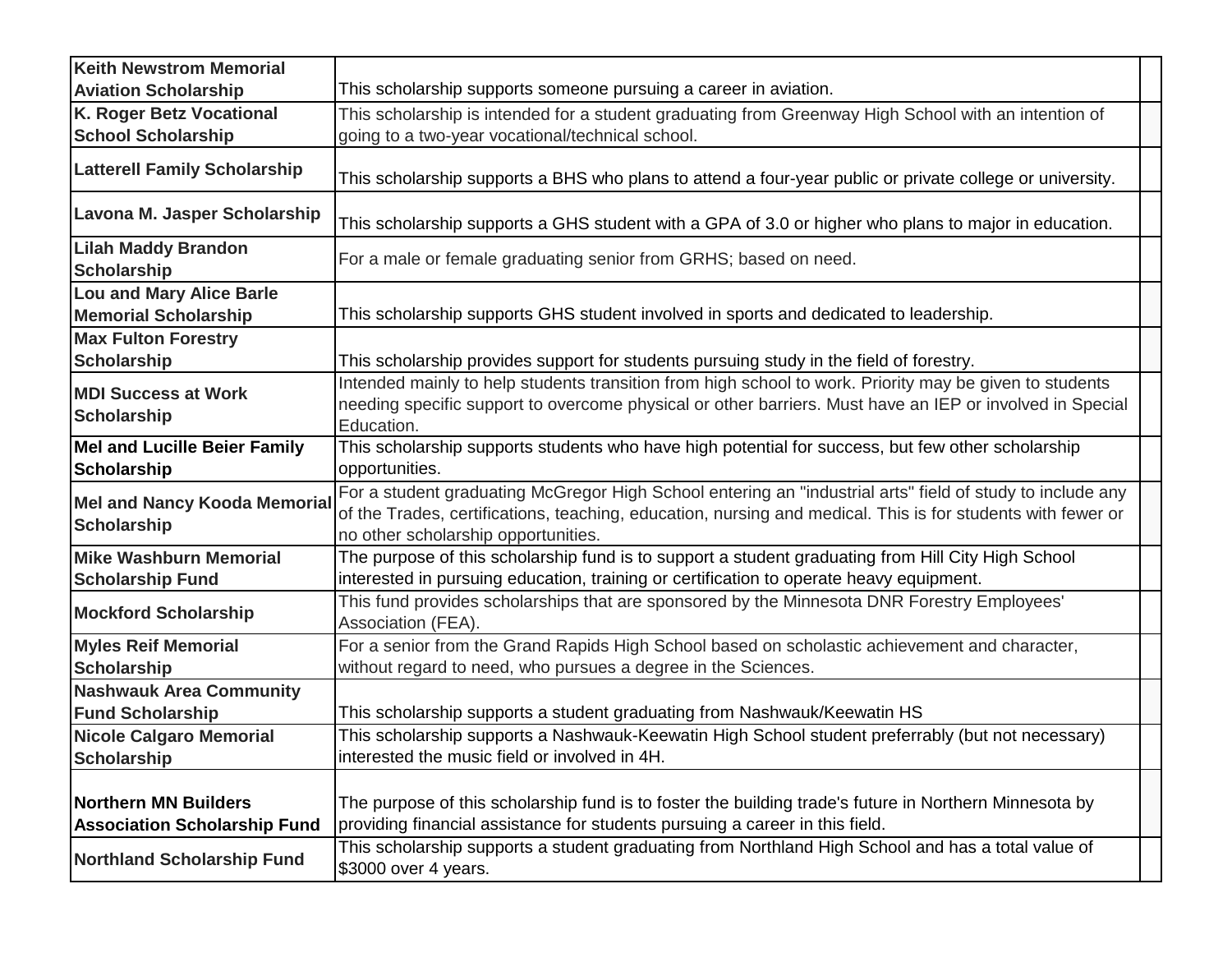|                                                                                    | The purpose of this scholarship fund is to provide financial support to a non-traditional student with at                                                                                                                                                                                                 |
|------------------------------------------------------------------------------------|-----------------------------------------------------------------------------------------------------------------------------------------------------------------------------------------------------------------------------------------------------------------------------------------------------------|
| <b>PATH-UP Scholarship Fund</b>                                                    | least an AA, AS or qualified life experience and are working towards a BA/BS, license or certification.                                                                                                                                                                                                   |
| <b>Peterson-Menefee Scholarship</b>                                                | This is for applicants who live in Good Hope, Max, Third River, Moose Park, Alvwood, Kinghurst,<br>Ardenhurst or Grattan Townships who are pursuing post-secondary education.                                                                                                                             |
| <b>Rae Graham Scholarship</b>                                                      | This scholarship supports a GHS student who plans to major in business or education and is in the top<br>50% of their class.                                                                                                                                                                              |
| <b>Reif Dance Company</b>                                                          | The purpose of this scholarship is for graduating seniors actively enrolled in the Reif Dance Company                                                                                                                                                                                                     |
| <b>Scholarship</b>                                                                 | program.                                                                                                                                                                                                                                                                                                  |
| <b>Richard and Elaine Aune Music</b>                                               | This scholarship was established to support a graduating senior from District 318 who is planning to                                                                                                                                                                                                      |
| Scholarship                                                                        | study music. Preference is given to the study of choral music.                                                                                                                                                                                                                                            |
| <b>Robert &amp; Shirley Bennett</b>                                                |                                                                                                                                                                                                                                                                                                           |
| <b>Scholarship</b>                                                                 | This scholarship supports students who plan to study physics.                                                                                                                                                                                                                                             |
| <b>Ruth Hurlbert Scholarship</b>                                                   | This scholarship supports students who plan to attend the Oak Hills Bible College in Bemidji, Minnesota.                                                                                                                                                                                                  |
| <b>Scott A. Olson Memorial</b><br><b>Scholarship</b>                               | This is a general purpose scholarship awarded to a student who is graduating or graduated from either<br>Grand Rapids or Greenway high schools.                                                                                                                                                           |
| <b>St. John's Catholic Church of</b><br><b>Hill City Scholarship</b>               | Any student who has (or whose family has) attended St. John's Catholic Parish in Hill City. Family<br>includes parents, grandparents, other. Preference to graduating seniors from Hill City HS.                                                                                                          |
| <b>Steven Pietila Memorial</b><br><b>Scholarship</b>                               | For a graduating Deer River High School senior with a GPA of 3.25 or higher. Applicant must express<br>their involvement in community and extracurricular activities.                                                                                                                                     |
| <b>Sulo Herrala Scholarship</b>                                                    | Awarded to a Bigfork High School senior with a GPA of 3.0 or higher who is planning to attend a four-<br>year college or vocational school as a full-time student.                                                                                                                                        |
| <b>Sydney Gray - Forest Lake</b><br><b>Elementary Scholarship</b>                  | To support students who attended Forest Lake Elementary School. Top ranking academic students are<br>not eligible for this award.                                                                                                                                                                         |
| <b>Terry &amp; Muggs Matteson L&amp;M</b><br><b>Appreciation Scholarship</b>       | Supports active L&M employees and immediate family members planning to attend a MN or WI school<br>interested in furthering or continuing his/her education and/or training. Past recipients who are awarded<br>any additional scholarship must maintain a minimum GPA.                                   |
| <b>Truman &amp; Borghild "Bud"</b><br><b>Shoaff Family Memorial</b><br>Scholarship | The purpose of this renewable scholarship fund is to support graduating seniors as well as non-<br>traditional students in the Greater Itasca Area enrolled in and pursuing a degree, certification or<br>credentials in STEM: Science Technology, Engineering and Math - OR - in a music field of study. |
| <b>Turna E. Fletcher Scholarship</b>                                               | For a graduating senior in pursuit of an elementary education degree. An interest in improving the<br>environment is an additional factor.                                                                                                                                                                |
| <b>Wade and Barbara (Danielson)</b><br><b>Salisbury Family Scholarship</b>         | Must be a graduating senior of Deer River High School, based on good character, hard work and need.                                                                                                                                                                                                       |